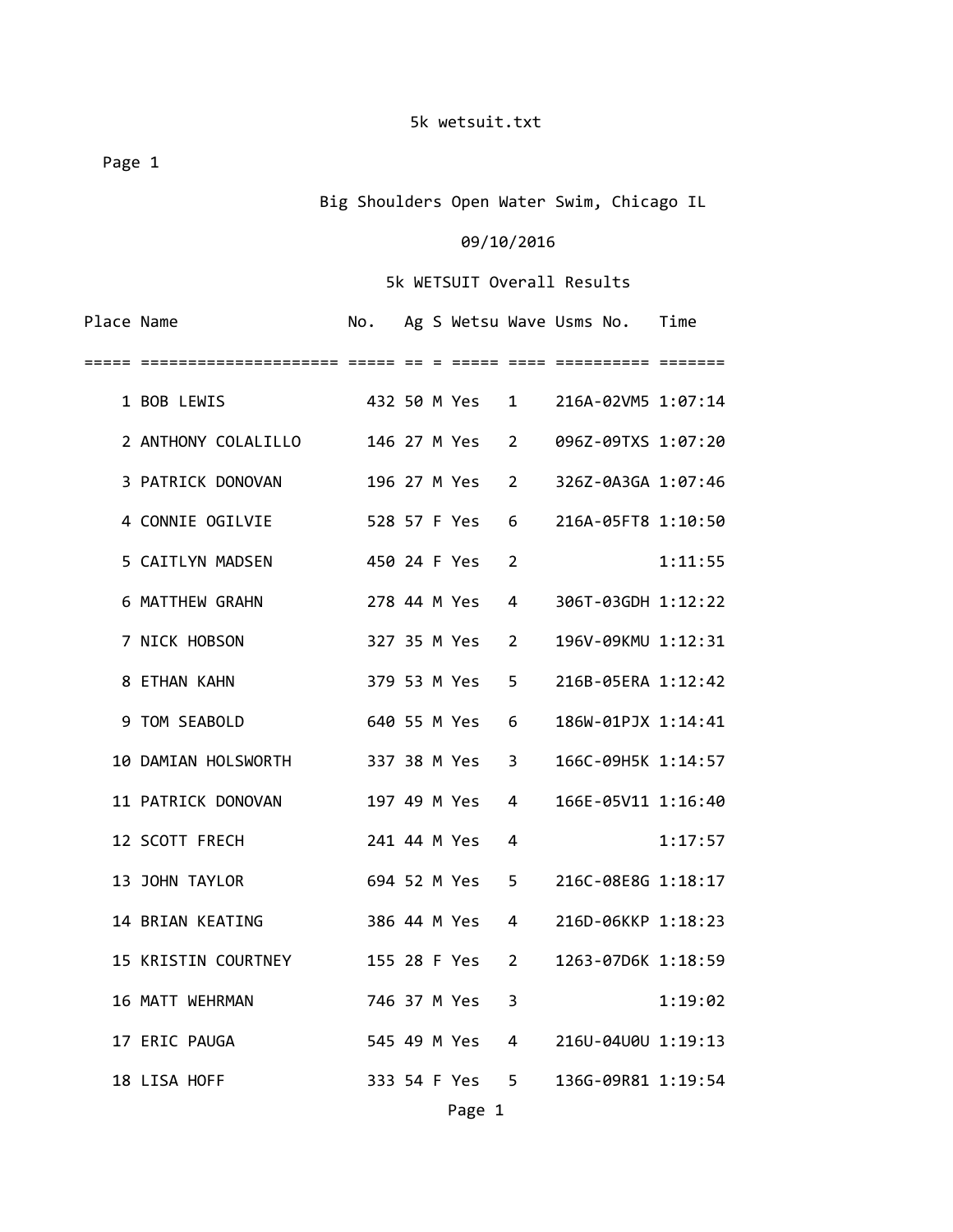| 20 MEGHAN HAWLEY<br>309 52 F Yes<br>5<br>21 JAY CROTHERS<br>162 31 F Yes<br>2<br>22 TYLER DENMEAD<br>184 40 M Yes<br>3<br>23 MITCHELL BEMRICH 47 40 M Yes<br>3 2168-09KT9 1:22:01<br>321 52 M Yes<br>24 JAMES HESS<br>5<br>615 26 M Yes<br>25 TIM RUPPE<br>2<br>26 ANDREA RUDSER-RUSIN 613 44 F Yes<br>4 216A-02V8V 1:22:45<br>27 CHRIS JOYCE<br>376 57 M Yes<br>6<br>28 RICHARD KASEMSARN 381 46 M Yes<br>$4 \quad$<br>2169-09YZ4 1:23:46<br>29 JUSTIN SCHEITLIN 627 38 M Yes<br>166J-09CRK 1:23:57<br>$3^{\circ}$<br>60 53 M Yes<br>30 BILLY BLAIR<br>196G-06RRF 1:24:07<br>5<br>31 JEN MADGIAK<br>449 30 F yes 2<br>166D-06KWP 1:24:39<br>160 37 M Yes<br>3<br>32 DAVID CRAVOTTA<br>33 EILEEN DAVIS<br>172 63 F Yes<br>6<br>1668-02AJW 1:25:00<br>34 DAVE WENKE<br>755 36 M Yes 3<br>2164-07V9B 1:25:07<br>266 51 F Yes 5<br>216B-0AAW8 1:25:12<br>35 MARY GOFEN<br>36 CHRISTY KESSLERING 394 48 F Yes<br>4 216U-0AACW 1:25:15<br>683 44 M Yes 4<br>37 DAVE STUMPF<br>38 JULIE PERCIFIELD 552 31 F Yes 2 216D-097H0 1:25:48<br>39 JOSHUA HITTMAN<br>326 40 M Yes<br>3<br>40 VALERIE WILLIAMS 767 37 F Yes 3 216D-02VUF 1:26:57<br>41 SCOTT TILFORD 701 41 M Yes 3 166V-0A9A0 1:27:13<br>42 JACK FEENEY<br>223 38 M Yes 3 |  | 19 CHARLES BICKERS 54 49 M Yes |  |  | 4 216E-09PY0 1:21:06 |         |
|-----------------------------------------------------------------------------------------------------------------------------------------------------------------------------------------------------------------------------------------------------------------------------------------------------------------------------------------------------------------------------------------------------------------------------------------------------------------------------------------------------------------------------------------------------------------------------------------------------------------------------------------------------------------------------------------------------------------------------------------------------------------------------------------------------------------------------------------------------------------------------------------------------------------------------------------------------------------------------------------------------------------------------------------------------------------------------------------------------------------------------------------------------------------------------------------------------------------------------|--|--------------------------------|--|--|----------------------|---------|
|                                                                                                                                                                                                                                                                                                                                                                                                                                                                                                                                                                                                                                                                                                                                                                                                                                                                                                                                                                                                                                                                                                                                                                                                                             |  |                                |  |  |                      | 1:21:10 |
|                                                                                                                                                                                                                                                                                                                                                                                                                                                                                                                                                                                                                                                                                                                                                                                                                                                                                                                                                                                                                                                                                                                                                                                                                             |  |                                |  |  |                      | 1:21:30 |
|                                                                                                                                                                                                                                                                                                                                                                                                                                                                                                                                                                                                                                                                                                                                                                                                                                                                                                                                                                                                                                                                                                                                                                                                                             |  |                                |  |  |                      | 1:21:33 |
|                                                                                                                                                                                                                                                                                                                                                                                                                                                                                                                                                                                                                                                                                                                                                                                                                                                                                                                                                                                                                                                                                                                                                                                                                             |  |                                |  |  |                      |         |
|                                                                                                                                                                                                                                                                                                                                                                                                                                                                                                                                                                                                                                                                                                                                                                                                                                                                                                                                                                                                                                                                                                                                                                                                                             |  |                                |  |  |                      | 1:22:07 |
|                                                                                                                                                                                                                                                                                                                                                                                                                                                                                                                                                                                                                                                                                                                                                                                                                                                                                                                                                                                                                                                                                                                                                                                                                             |  |                                |  |  |                      | 1:22:08 |
|                                                                                                                                                                                                                                                                                                                                                                                                                                                                                                                                                                                                                                                                                                                                                                                                                                                                                                                                                                                                                                                                                                                                                                                                                             |  |                                |  |  |                      |         |
|                                                                                                                                                                                                                                                                                                                                                                                                                                                                                                                                                                                                                                                                                                                                                                                                                                                                                                                                                                                                                                                                                                                                                                                                                             |  |                                |  |  |                      | 1:23:46 |
|                                                                                                                                                                                                                                                                                                                                                                                                                                                                                                                                                                                                                                                                                                                                                                                                                                                                                                                                                                                                                                                                                                                                                                                                                             |  |                                |  |  |                      |         |
|                                                                                                                                                                                                                                                                                                                                                                                                                                                                                                                                                                                                                                                                                                                                                                                                                                                                                                                                                                                                                                                                                                                                                                                                                             |  |                                |  |  |                      |         |
|                                                                                                                                                                                                                                                                                                                                                                                                                                                                                                                                                                                                                                                                                                                                                                                                                                                                                                                                                                                                                                                                                                                                                                                                                             |  |                                |  |  |                      |         |
|                                                                                                                                                                                                                                                                                                                                                                                                                                                                                                                                                                                                                                                                                                                                                                                                                                                                                                                                                                                                                                                                                                                                                                                                                             |  |                                |  |  |                      |         |
|                                                                                                                                                                                                                                                                                                                                                                                                                                                                                                                                                                                                                                                                                                                                                                                                                                                                                                                                                                                                                                                                                                                                                                                                                             |  |                                |  |  |                      | 1:24:56 |
|                                                                                                                                                                                                                                                                                                                                                                                                                                                                                                                                                                                                                                                                                                                                                                                                                                                                                                                                                                                                                                                                                                                                                                                                                             |  |                                |  |  |                      |         |
|                                                                                                                                                                                                                                                                                                                                                                                                                                                                                                                                                                                                                                                                                                                                                                                                                                                                                                                                                                                                                                                                                                                                                                                                                             |  |                                |  |  |                      |         |
|                                                                                                                                                                                                                                                                                                                                                                                                                                                                                                                                                                                                                                                                                                                                                                                                                                                                                                                                                                                                                                                                                                                                                                                                                             |  |                                |  |  |                      |         |
|                                                                                                                                                                                                                                                                                                                                                                                                                                                                                                                                                                                                                                                                                                                                                                                                                                                                                                                                                                                                                                                                                                                                                                                                                             |  |                                |  |  |                      |         |
|                                                                                                                                                                                                                                                                                                                                                                                                                                                                                                                                                                                                                                                                                                                                                                                                                                                                                                                                                                                                                                                                                                                                                                                                                             |  |                                |  |  |                      | 1:25:39 |
|                                                                                                                                                                                                                                                                                                                                                                                                                                                                                                                                                                                                                                                                                                                                                                                                                                                                                                                                                                                                                                                                                                                                                                                                                             |  |                                |  |  |                      |         |
|                                                                                                                                                                                                                                                                                                                                                                                                                                                                                                                                                                                                                                                                                                                                                                                                                                                                                                                                                                                                                                                                                                                                                                                                                             |  |                                |  |  |                      | 1:26:53 |
|                                                                                                                                                                                                                                                                                                                                                                                                                                                                                                                                                                                                                                                                                                                                                                                                                                                                                                                                                                                                                                                                                                                                                                                                                             |  |                                |  |  |                      |         |
|                                                                                                                                                                                                                                                                                                                                                                                                                                                                                                                                                                                                                                                                                                                                                                                                                                                                                                                                                                                                                                                                                                                                                                                                                             |  |                                |  |  |                      |         |
|                                                                                                                                                                                                                                                                                                                                                                                                                                                                                                                                                                                                                                                                                                                                                                                                                                                                                                                                                                                                                                                                                                                                                                                                                             |  |                                |  |  |                      | 1:27:42 |

Page 2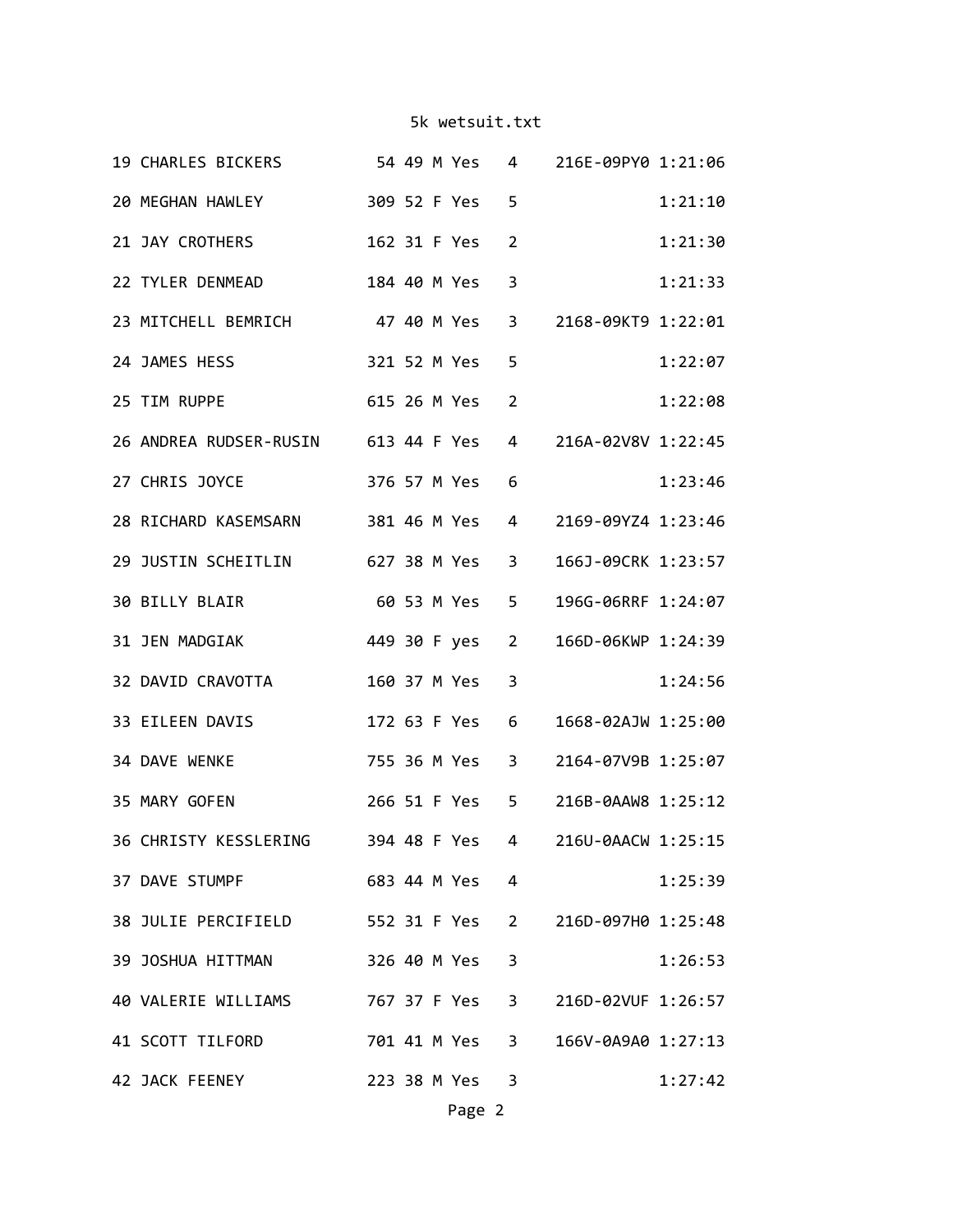|  | 43 MELISSA ELLIOTT  | 218 61 F Yes |  |              | 6  | 226U-087GV 1:28:45 |         |
|--|---------------------|--------------|--|--------------|----|--------------------|---------|
|  | 44 DAVID ELLSWORTH  |              |  | 219 37 M Yes | 3  | 216W-0A854 1:29:01 |         |
|  | 45 ERIC SCHEINER    | 626 46 M Yes |  |              | 4  |                    | 1:29:18 |
|  | 46 STEPHEN CRUISE   | 163 53 M Yes |  |              | 5. |                    | 1:29:23 |
|  | 47 JOHN SCHOSER     | 632 51 M Yes |  |              | 5. | 216V-063XC 1:29:52 |         |
|  | 48 JOHN CONROYD     | 151 54 M Yes |  |              | 5. | 216X-02UHM 1:29:56 |         |
|  | 49 NICHOLAS SOLOMON | 664 59 M Yes |  |              | 6  | 2163-09PB4 1:29:58 |         |
|  | 50 MATT FLENTENY    | 215 45 M Yes |  |              | 4  |                    | 1:30:00 |

Page 2

Big Shoulders Open Water Swim, Chicago IL

# 09/10/2016

# 5k WETSUIT Overall Results

| Place Name |                      | No.          |  |                |     | Ag S Wetsu Wave Usms No. Time     |         |
|------------|----------------------|--------------|--|----------------|-----|-----------------------------------|---------|
|            |                      |              |  |                |     |                                   |         |
|            | 51 MYRIAM CARDENAS   |              |  | 115 55 F Yes 6 |     |                                   | 1:30:11 |
|            | 52 MARGO AMRINE      |              |  | 946 F Yes 4    |     |                                   | 1:30:17 |
|            | 53 MARY ANNE BLOCK   |              |  | 64 55 F Yes    | 6   |                                   | 1:30:29 |
|            | 54 ROB JILLSON       |              |  |                |     | 360 52 M Yes 5 216R-088NP 1:30:30 |         |
|            | 55 HECTOR BUSTAMANTE | 104 45 M Yes |  |                | 4   |                                   | 1:30:45 |
|            | 56 BRIT CREELMAN     |              |  | 161 54 M Yes 5 |     | 216X-09R11 1:30:55                |         |
|            | 57 DAVID JACOBSEN    |              |  | 353 57 M Yes   | - 6 | 216V-060FJ 1:31:09                |         |
|            | 58 ELIZABETH ELLIOTT | 217 31 F Yes |  |                | 2   |                                   | 1:31:09 |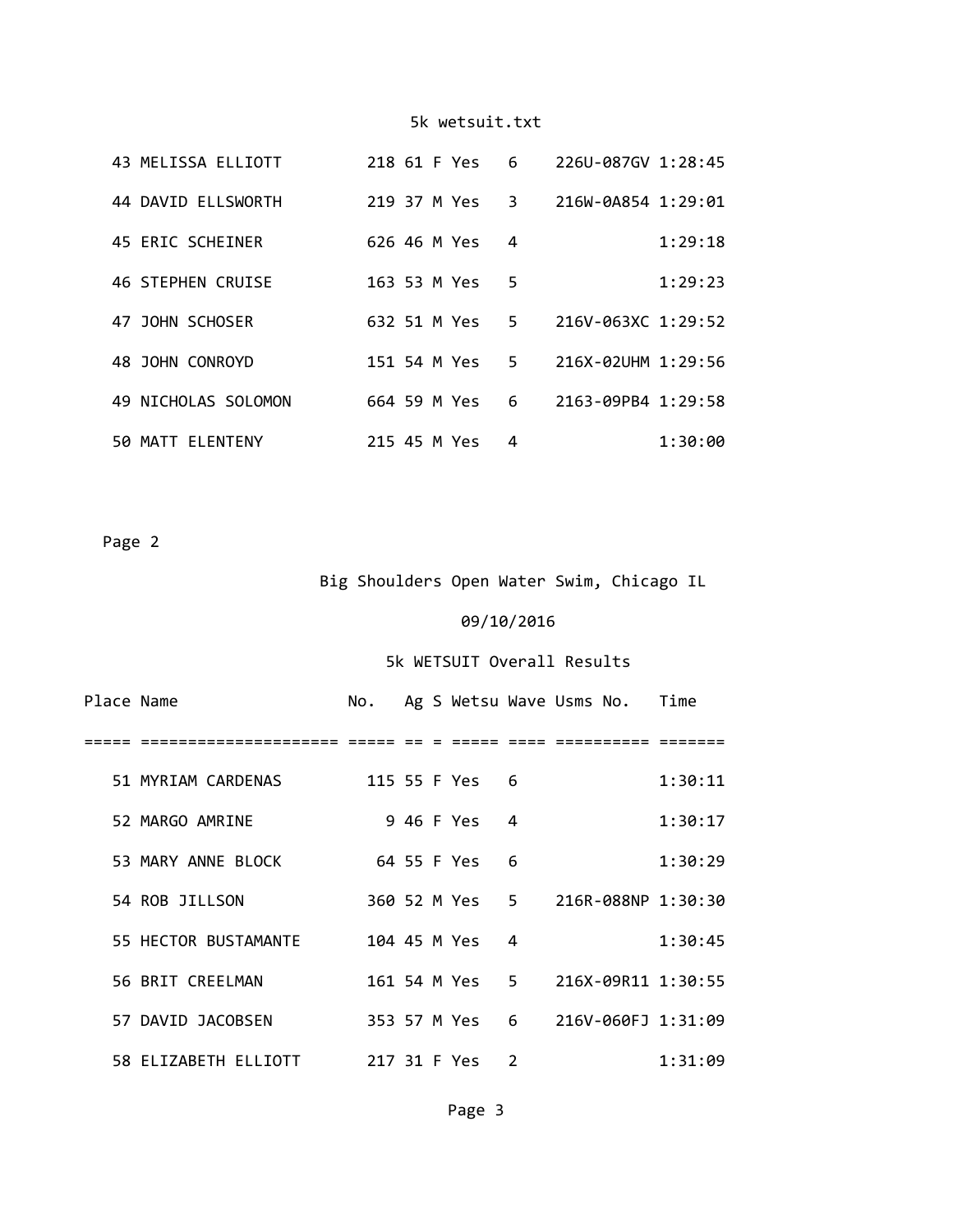|                                                         |  | 5k wetsuit.txt |                         |                    |         |
|---------------------------------------------------------|--|----------------|-------------------------|--------------------|---------|
| 59 SHANNON MORTIMER 508 38 F Yes                        |  |                | $\overline{\mathbf{3}}$ | 206J-0A65H 1:31:41 |         |
| 60 PETER VANDER VELDE 719 46 M Yes 4 216Y-09EDN 1:31:50 |  |                |                         |                    |         |
| <b>61 KYLE REYNOLDS</b>                                 |  | 585 29 M Yes   | 2                       |                    | 1:32:03 |
| 62 BRIAN MASSATT                                        |  | 465 57 M Yes   | 6                       | 216A-0A2CZ 1:32:35 |         |
| 63 COURTNEY GREENING<br>281 33 F Yes                    |  |                | $\overline{2}$          | 1969-029XJ 1:32:44 |         |
| 64 DAVID POPHAM                                         |  | 565 45 M Yes   | 4                       |                    | 1:32:58 |
| 65 MEREDITH HYLAND                                      |  | 348 25 F Yes   | 2                       |                    | 1:32:58 |
| 66 ERIC SERRANO                                         |  | 644 43 M Yes   | 3                       | 216B-063J0 1:33:14 |         |
| 67 LARA BATTALINI-MELE 35 45 F Yes                      |  |                | 4                       | 2161-05P35 1:33:20 |         |
| 68 MARIANNE MAXIM                                       |  | 468 52 F Yes   | 5                       | 1963-06B9W 1:33:47 |         |
| 69 NICK PAULSON                                         |  | 548 36 M Yes   | 3                       | 216T-0AADE 1:35:01 |         |
| 70 DAN GRADOWS                                          |  | 276 39 M Yes   | 3                       |                    | 1:36:01 |
| 71 JIM MICHELS                                          |  | 491 54 M Yes   | 5                       |                    | 1:36:11 |
| 72 KAREN DARLING                                        |  | 170 40 F Yes   | 3                       | 216A-07HUB 1:36:17 |         |
| 73 TERRI STEINHUBEL<br>671 46 F Yes                     |  |                | 4                       | 1669-094RE 1:36:34 |         |
| 74 STEVE NELSON<br>517 49 M Yes                         |  |                | 4                       | 2160-097J5 1:36:37 |         |
| 75 ELIZABETH SLOAN<br>660 40 F Yes                      |  |                | 3                       | 1568-0442W 1:36:39 |         |
| 76 AUDREY HARBISON                                      |  | 301 53 F Yes   | 5                       | 166M-06CHT 1:37:06 |         |
| 77 CHRIS HUGHES                                         |  | 344 55 M Yes   | 6                       | 226U-06Z7S 1:37:11 |         |
| 78 RUSS GELBERG                                         |  | 256 53 M Yes 5 |                         | 216D-07ED4 1:37:11 |         |
| 79 TIM SOLTYS                                           |  | 666 54 M Yes   | 5.                      | 216Z-0891T 1:37:15 |         |
| 80 BURKE LESHER                                         |  | 430 33 M Yes   | $\overline{2}$          |                    | 1:37:38 |
| 81 JILL SCHNEEBERGER 630 61 F Yes                       |  |                | 6                       | 2162-05UHZ 1:37:38 |         |
| 82 NANCY FRECH                                          |  | 240 42 F Yes   | 3                       |                    | 1:38:01 |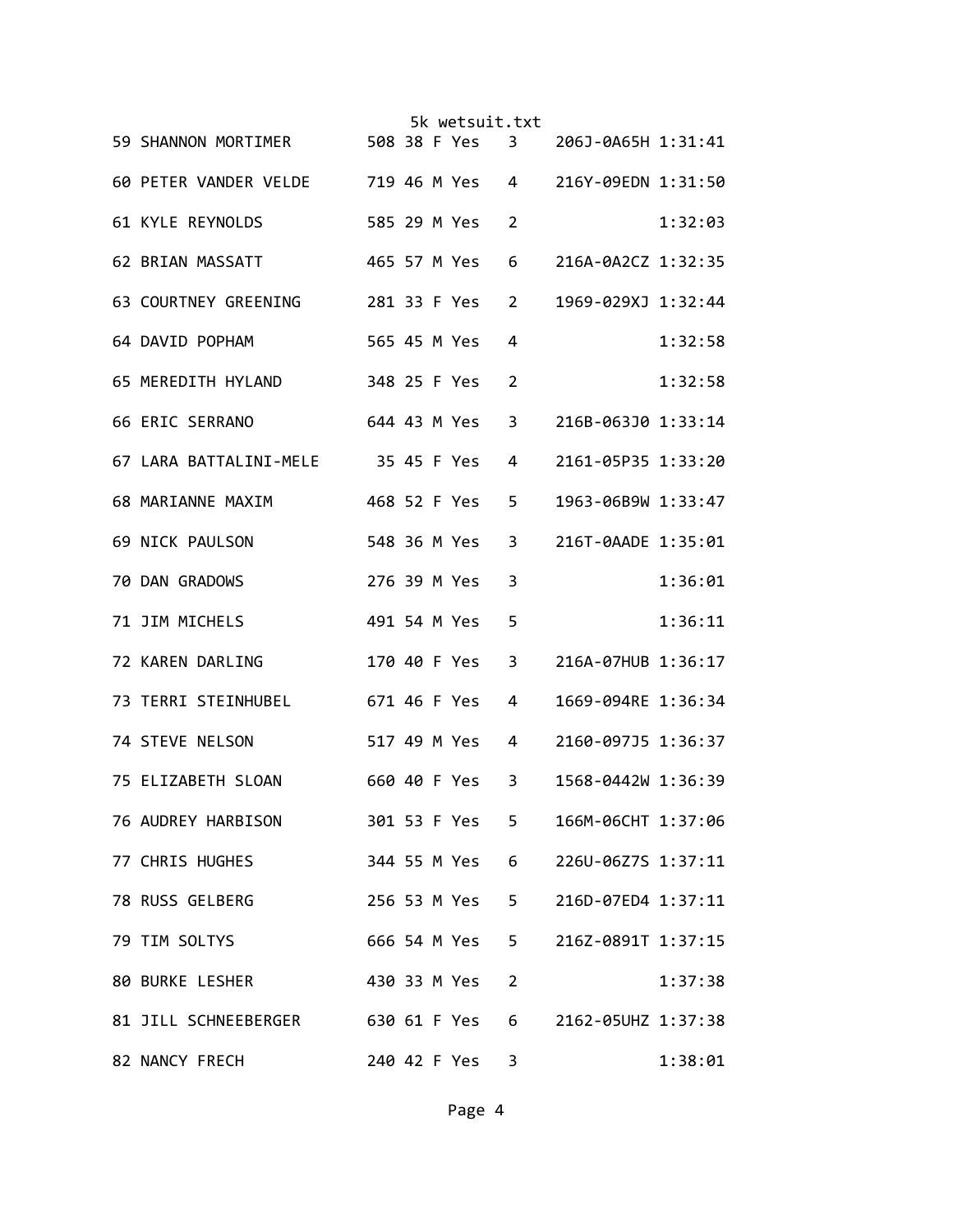|                                     |              |  | 5k wetsuit.txt |                |                    |         |
|-------------------------------------|--------------|--|----------------|----------------|--------------------|---------|
| 83 KIRSTEN TRANSUE                  | 705 47 F Yes |  |                | 4              |                    | 1:38:03 |
| 84 JULIE DUNN                       |              |  | 203 48 F Yes 4 |                | 2169-07NA5 1:38:16 |         |
| 85 TARA BENNETT<br>49 52 F Yes      |              |  |                | 5              |                    | 1:38:22 |
| 86 CRAIG GARFIELD                   |              |  | 250 48 M Yes   | 4              |                    | 1:38:26 |
| 87 DANIEL MOWCZAN                   |              |  | 509 44 M Yes   | 4              |                    | 1:38:42 |
| 88 AMY BADE                         |              |  | 19 59 F Yes    | 6              | 196E-09M5X 1:39:07 |         |
| 89 KAREN DE BOER                    |              |  | 176 41 F Yes   | 3              | 1663-09M9U 1:39:15 |         |
| 90 MICHAEL ROCKWELL                 |              |  | 600 45 M Yes   | 4              | 436D-09TVT 1:39:23 |         |
| 91 GEORGE MCCULLOUGH 477 38 M Yes   |              |  |                | 3              |                    | 1:39:31 |
| 92 EILEEN SWEENEY                   |              |  | 690 37 F Yes   | 3              | 216G-0AAE8 1:39:34 |         |
| 93 KEVIN DWYER                      |              |  | 207 44 M Yes   | 4              |                    | 1:40:26 |
| 94 JOHN MITCHELL                    |              |  | 498 57 M Yes   | 6              | 216T-02UHS 1:40:42 |         |
| 95 STEVE CEDERLE                    |              |  | 129 69 M Yes   | 6              | 326T-030FC 1:40:59 |         |
| 96 ANNE SCHUKRAFT                   |              |  | 634 31 F Yes   | 2              | 2164-091HF 1:41:19 |         |
| 97 BERNICE RUO                      |              |  | 614 43 F Yes   | 3              | 2165-0657Z 1:41:44 |         |
| 98 JEFF WILSON                      |              |  | 768 52 M Yes   | 5              |                    | 1:41:47 |
| 99 ELIZABETH CHOMINSKI 134 34 F Yes |              |  |                | 2              | 216D-0AADC 1:41:56 |         |
| 100 RACHEL BLAIR                    |              |  | 61 23 F Yes    | $\overline{2}$ |                    | 1:42:20 |

Page 3

Big Shoulders Open Water Swim, Chicago IL

09/10/2016

5k WETSUIT Overall Results

Place Name **1988** No. Ag S Wetsu Wave Usms No. Time Page 5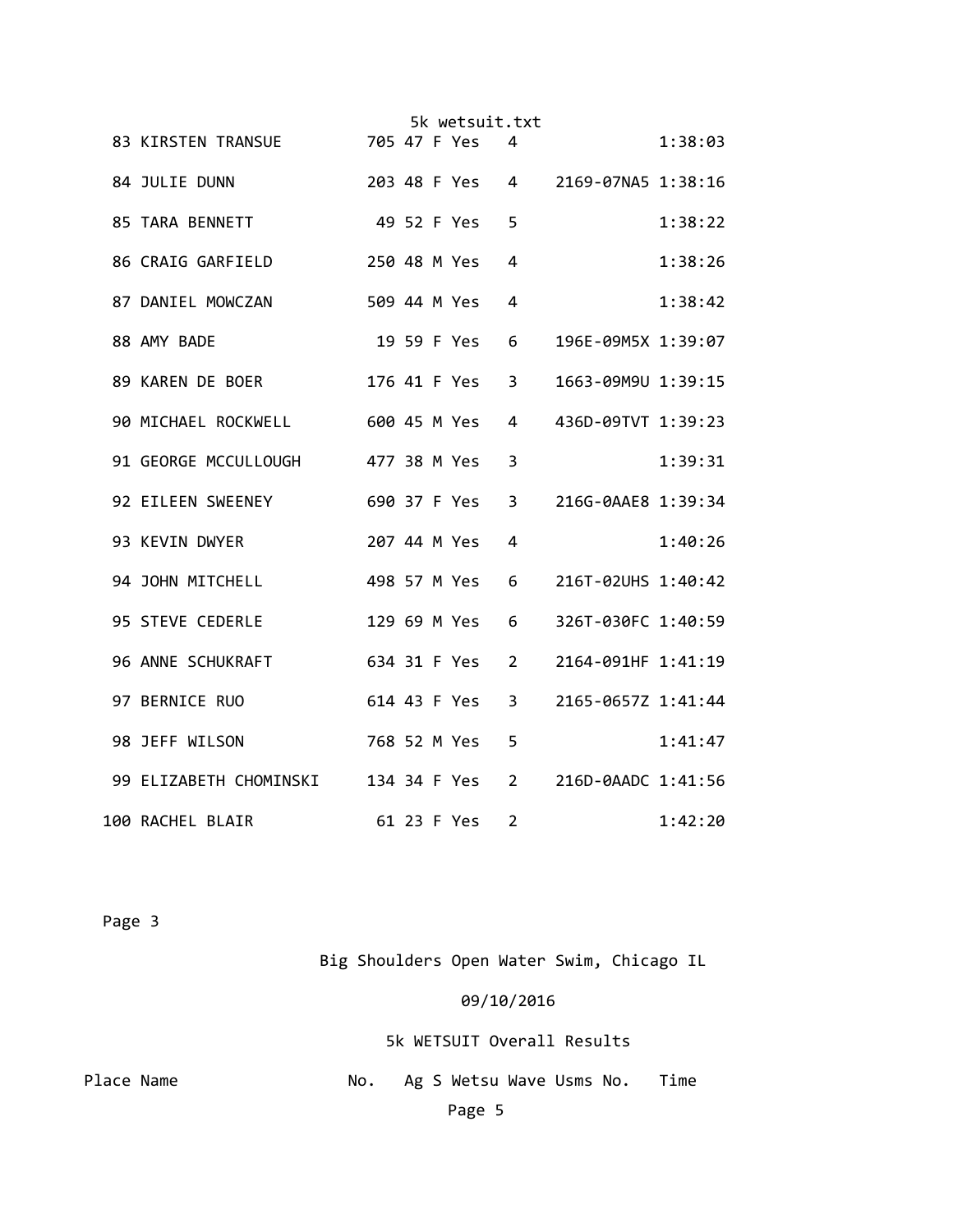| 101 MARYLOU HABRYL 291 32 F Yes                   |              |  |                | 2              |                                   | 1:42:31 |
|---------------------------------------------------|--------------|--|----------------|----------------|-----------------------------------|---------|
| 102 RACHEL HAMMOND                                |              |  | 297 36 F Yes   | 3              |                                   | 1:42:52 |
| 103 JEFF FINE                                     |              |  | 231 39 M Yes   | 3              |                                   | 1:43:05 |
| 104 ANTHONY UTRIE<br>713 54 M Yes                 |              |  |                | 5              | 206D-09TNM 1:43:12                |         |
| 105 STEVE BLOCK                                   |              |  | 65 54 M Yes    | 5              |                                   | 1:43:14 |
| 106 AMBER DAVIS                                   |              |  | 171 39 F Yes   | $\overline{3}$ | 196E-0A6RC 1:43:47                |         |
| 107 MARTIN FINDEISEN 230 57 M Yes                 |              |  |                | 6              | 216V-06268 1:44:22                |         |
| 108 KIMBERLY BAZEMORE 41 50 F Yes 5               |              |  |                |                | 196H-09B8G 1:45:28                |         |
| 109 SHANNON KEITH                                 |              |  | 388 41 F Yes   | $\overline{3}$ | 2163-0AAFM 1:45:31                |         |
| 110 ALEXANDRA MARKARIAN 458 43 F Yes              |              |  |                | $\overline{3}$ | 216D-07M6S 1:46:23                |         |
| 111 R DERICK WIGGINS 761 44 M Yes                 |              |  |                | 4              | 1667-05NVV 1:46:39                |         |
| 112 ALEXANDER PENDLETON 551 55 M Yes              |              |  |                | 6              |                                   | 1:46:43 |
| 113 CALLIE JOHNSTON 372 31 F Yes                  |              |  |                | $\overline{2}$ |                                   | 1:46:57 |
| 114 KATHLEEN STERN                                | 672 50 F Yes |  |                | 5              | 216J-09TMB 1:47:17                |         |
| 115 CARRIE ROGERS<br>607 36 F Yes 3               |              |  |                |                | 136X-0AAD7 1:47:47                |         |
| 116 DICK MOWRIS                                   |              |  | 1061 65 M Yes  | $\mathbf{1}$   |                                   | 1:47:53 |
| 117 MARIANNE FIDISHIN                             |              |  | 225 51 F Yes   | $5 -$          | 2167-0A6MH 1:47:59                |         |
| 118 CHRISTY ROE 606 52 F Yes 5 196R-09KES 1:49:14 |              |  |                |                |                                   |         |
| 119 JOE DIEBER                                    |              |  | 188 37 M Yes 3 |                |                                   | 1:49:59 |
| 120 BRENDAN JACKSON                               |              |  | 350 40 M Yes 3 |                |                                   | 1:50:17 |
| 121 KYLE LANHAM                                   |              |  | 416 59 M Yes 6 |                | 1668-02ANE 1:50:19                |         |
| 122 CHRIS ANDREW                                  |              |  | 11 33 M Yes 2  |                |                                   | 1:50:36 |
| 123 WILLIAM GRAY                                  |              |  |                |                | 279 50 M Yes 5 216R-06R4M 1:50:51 |         |
|                                                   |              |  | Page 6         |                |                                   |         |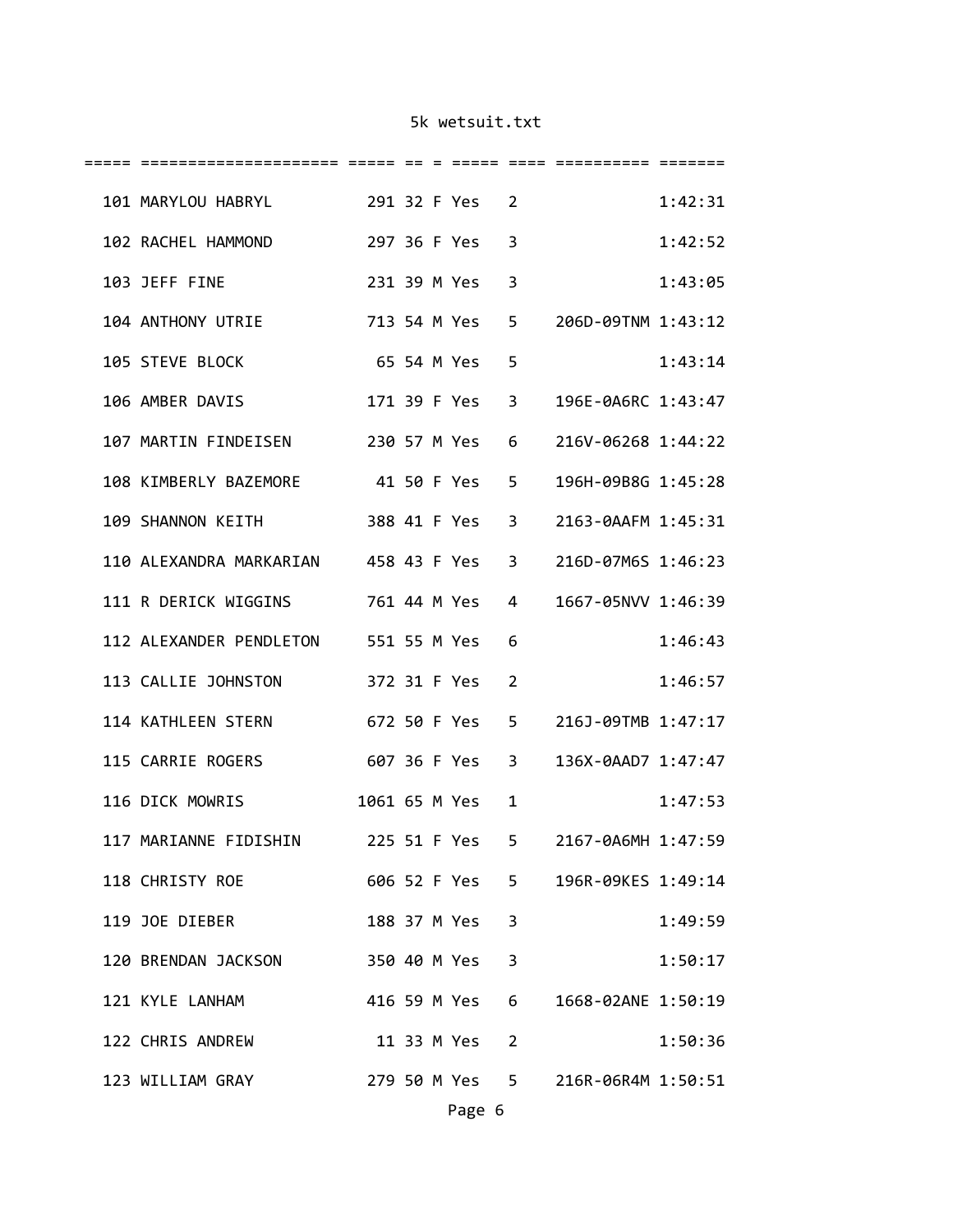| 125 DAVID KATZ 382 56 M Yes 6 2165-06HW6 1:51:38<br>126 TIM WINARD<br>769 49 M Yes<br>4<br>127 FROGDUDE LETADA 431 50 M Yes<br>5<br>128 AWESOME X KOENIG 405 31 M Yes<br>$\overline{2}$<br>129 ROSALYN POPHAM 566 45 F Yes<br>$\overline{4}$<br>130 HOLLY UECKER-HERMAN 711 58 F Yes 6 1960-09TK5 1:55:03<br>131 DEREK FROMSON 244 52 M Yes 5 106J-04999 1:56:40<br>132 JANE BAYLDON 39 45 F Yes<br>$\overline{4}$<br>133 STEPHANIE JONES JONES 374 51 F Yes<br>5<br>134 JON HITTMAN 325 67 M Yes<br>6<br>135 BRIAN VILA 726 48 M Yes<br>4<br>136 VICKY SCHOTT 633 49 F Yes<br>4 1969-0A6K2 1:59:28<br>137 MARJORIE BRAUNSDORF 85 42 F Yes<br>$\overline{3}$<br>138 MIGDALIA SEPULVEDA 643 48 F Yes<br>4 2167-08198 2:00:12<br>139 MICHELLE MALLERY 453 32 F Yes 2<br>140 DIANN BAUER 37 58 F Yes 6 2267-05U1Y 2:00:16<br>141 JUDITH BLAYLOCK 63 52 F Yes 5 216J-05V6P 2:00:17<br>142 BILL JACOB<br>351 61 M Yes 6 2164-096JU 2:01:17<br>44 41 M Yes 3<br>143 PABLO BEDANO<br>144 ALEX MARTIN<br>461 45 M Yes<br>$\overline{4}$<br>2162-0AAEK 2:05:56<br>145 CHRISTI GARCIA 249 50 F Yes 5<br>166D-04R26 2:06:08<br>146 HAROLD KATZ<br>383 48 M Yes 4 106S-08CFU 2:07:26<br>147 SCOTT PFEIFER 557 60 M Yes 6 |  | 124 KATIE; CAMPBELL 111 39 F Yes 3 |  |  |  | 1:51:17 |
|--------------------------------------------------------------------------------------------------------------------------------------------------------------------------------------------------------------------------------------------------------------------------------------------------------------------------------------------------------------------------------------------------------------------------------------------------------------------------------------------------------------------------------------------------------------------------------------------------------------------------------------------------------------------------------------------------------------------------------------------------------------------------------------------------------------------------------------------------------------------------------------------------------------------------------------------------------------------------------------------------------------------------------------------------------------------------------------------------------------------------------------------------------------------------------------------------------------|--|------------------------------------|--|--|--|---------|
|                                                                                                                                                                                                                                                                                                                                                                                                                                                                                                                                                                                                                                                                                                                                                                                                                                                                                                                                                                                                                                                                                                                                                                                                              |  |                                    |  |  |  |         |
|                                                                                                                                                                                                                                                                                                                                                                                                                                                                                                                                                                                                                                                                                                                                                                                                                                                                                                                                                                                                                                                                                                                                                                                                              |  |                                    |  |  |  | 1:52:43 |
|                                                                                                                                                                                                                                                                                                                                                                                                                                                                                                                                                                                                                                                                                                                                                                                                                                                                                                                                                                                                                                                                                                                                                                                                              |  |                                    |  |  |  | 1:53:07 |
|                                                                                                                                                                                                                                                                                                                                                                                                                                                                                                                                                                                                                                                                                                                                                                                                                                                                                                                                                                                                                                                                                                                                                                                                              |  |                                    |  |  |  | 1:54:45 |
|                                                                                                                                                                                                                                                                                                                                                                                                                                                                                                                                                                                                                                                                                                                                                                                                                                                                                                                                                                                                                                                                                                                                                                                                              |  |                                    |  |  |  | 1:54:58 |
|                                                                                                                                                                                                                                                                                                                                                                                                                                                                                                                                                                                                                                                                                                                                                                                                                                                                                                                                                                                                                                                                                                                                                                                                              |  |                                    |  |  |  |         |
|                                                                                                                                                                                                                                                                                                                                                                                                                                                                                                                                                                                                                                                                                                                                                                                                                                                                                                                                                                                                                                                                                                                                                                                                              |  |                                    |  |  |  |         |
|                                                                                                                                                                                                                                                                                                                                                                                                                                                                                                                                                                                                                                                                                                                                                                                                                                                                                                                                                                                                                                                                                                                                                                                                              |  |                                    |  |  |  | 1:56:51 |
|                                                                                                                                                                                                                                                                                                                                                                                                                                                                                                                                                                                                                                                                                                                                                                                                                                                                                                                                                                                                                                                                                                                                                                                                              |  |                                    |  |  |  | 1:57:15 |
|                                                                                                                                                                                                                                                                                                                                                                                                                                                                                                                                                                                                                                                                                                                                                                                                                                                                                                                                                                                                                                                                                                                                                                                                              |  |                                    |  |  |  | 1:57:40 |
|                                                                                                                                                                                                                                                                                                                                                                                                                                                                                                                                                                                                                                                                                                                                                                                                                                                                                                                                                                                                                                                                                                                                                                                                              |  |                                    |  |  |  | 1:57:52 |
|                                                                                                                                                                                                                                                                                                                                                                                                                                                                                                                                                                                                                                                                                                                                                                                                                                                                                                                                                                                                                                                                                                                                                                                                              |  |                                    |  |  |  |         |
|                                                                                                                                                                                                                                                                                                                                                                                                                                                                                                                                                                                                                                                                                                                                                                                                                                                                                                                                                                                                                                                                                                                                                                                                              |  |                                    |  |  |  | 1:59:44 |
|                                                                                                                                                                                                                                                                                                                                                                                                                                                                                                                                                                                                                                                                                                                                                                                                                                                                                                                                                                                                                                                                                                                                                                                                              |  |                                    |  |  |  |         |
|                                                                                                                                                                                                                                                                                                                                                                                                                                                                                                                                                                                                                                                                                                                                                                                                                                                                                                                                                                                                                                                                                                                                                                                                              |  |                                    |  |  |  | 2:00:16 |
|                                                                                                                                                                                                                                                                                                                                                                                                                                                                                                                                                                                                                                                                                                                                                                                                                                                                                                                                                                                                                                                                                                                                                                                                              |  |                                    |  |  |  |         |
|                                                                                                                                                                                                                                                                                                                                                                                                                                                                                                                                                                                                                                                                                                                                                                                                                                                                                                                                                                                                                                                                                                                                                                                                              |  |                                    |  |  |  |         |
|                                                                                                                                                                                                                                                                                                                                                                                                                                                                                                                                                                                                                                                                                                                                                                                                                                                                                                                                                                                                                                                                                                                                                                                                              |  |                                    |  |  |  |         |
|                                                                                                                                                                                                                                                                                                                                                                                                                                                                                                                                                                                                                                                                                                                                                                                                                                                                                                                                                                                                                                                                                                                                                                                                              |  |                                    |  |  |  | 2:05:52 |
|                                                                                                                                                                                                                                                                                                                                                                                                                                                                                                                                                                                                                                                                                                                                                                                                                                                                                                                                                                                                                                                                                                                                                                                                              |  |                                    |  |  |  |         |
|                                                                                                                                                                                                                                                                                                                                                                                                                                                                                                                                                                                                                                                                                                                                                                                                                                                                                                                                                                                                                                                                                                                                                                                                              |  |                                    |  |  |  |         |
|                                                                                                                                                                                                                                                                                                                                                                                                                                                                                                                                                                                                                                                                                                                                                                                                                                                                                                                                                                                                                                                                                                                                                                                                              |  |                                    |  |  |  |         |
|                                                                                                                                                                                                                                                                                                                                                                                                                                                                                                                                                                                                                                                                                                                                                                                                                                                                                                                                                                                                                                                                                                                                                                                                              |  |                                    |  |  |  | 2:08:20 |